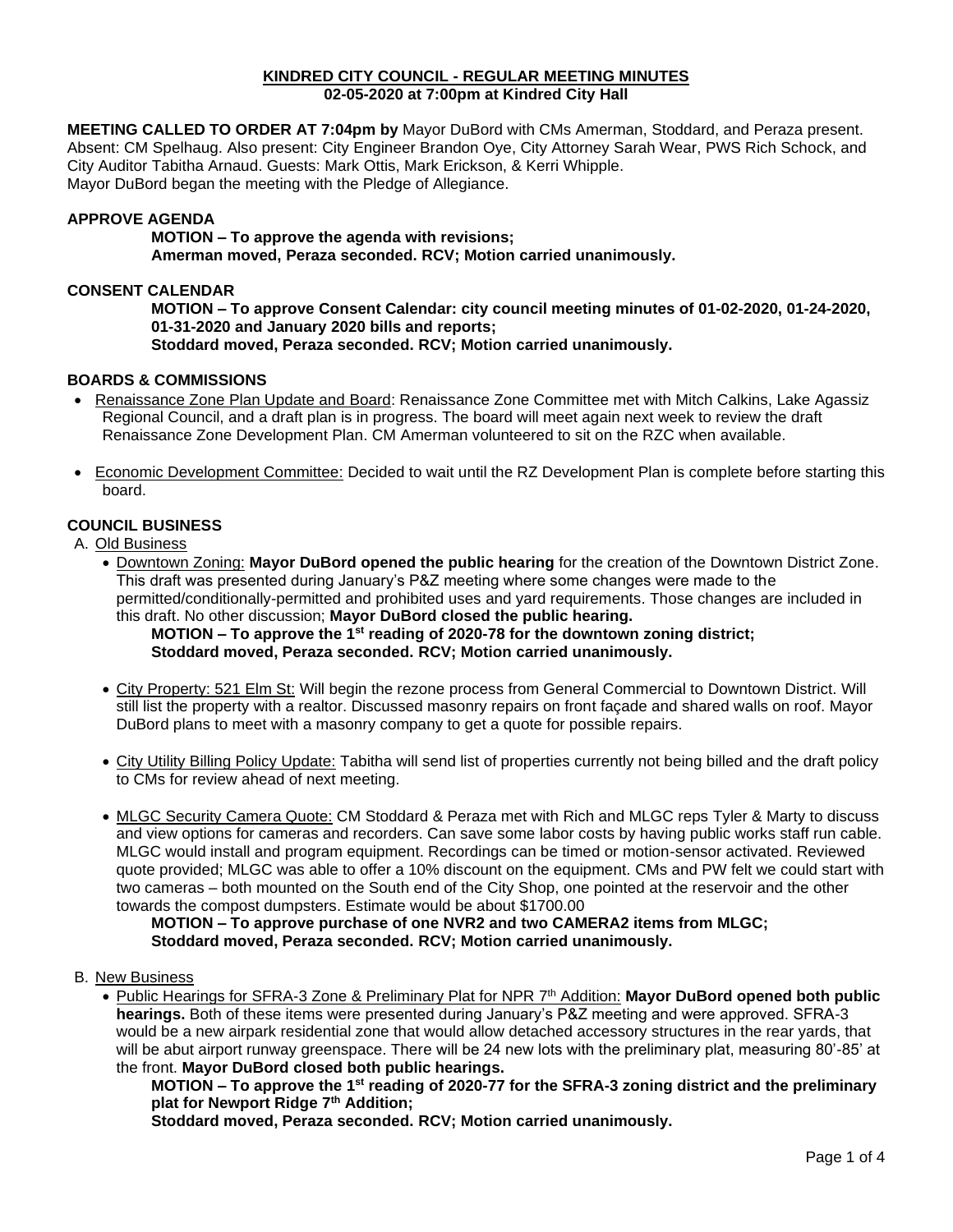- Lake Agassiz Development Group Proposal for Community Visioning & Strategic Planning: Some light discussion of proposal. Board would like more time to review and tabled item to March meeting.
- C. Marketing: Mayor DuBord would like to open up discussion and possibly seek interested groups that would be interested in creating new signage to direct/promote downtown businesses, possibly look into a "library" sign that could be placed at Elm St and Hwy 15. Discussed replacing "welcome" signage at north and south ends of Hwy 15 as well.
- D. Police: Deputy Beckius presented the January 2020 report with 49 calls for service, as follows: 10-medical; 2-traffic complaint; 1-animal call; 19-public assist; 2-domestic; 2-disturbance; 9-suspicious; 2-theft; 1-narcotics; 1-death notification. Deputy Beckius noted that the public assist calls are not exactly wrong doings, but many are callers "inquiring" about certain rules or ordinances. The full 2019 yearly report will be emailed later this week; shared there were 280 total calls for service throughout the Kindred zip code community, not only city limits. Will be looking to host "Cocoa with a Cop" at Kindred City Hall in March sometime.

## E. PWS

• Discussion regarding snow and slush removal. Reviewed written complaint received regarding ice ruts that were created after the quick thaw on Sunday afternoon followed by freezing temperatures overnight Sunday. Resident Kerri Whipple also attended the meeting to discuss the same issue in person. Staff was unavailable on Sunday due to family/personal needs and the discussion was just had on Friday to watch overtime hours. Moving slush is typically not done because thawing happens much closer to the spring season so the advantage of multiple thaw/freeze days will take care of it naturally, saving time and equipment hours. Moving slush could be done if two staff were available to work together with a blade truck and skid steer. Our full time Public Works Assistant starts next Monday, 2/10/2020. This thaw/freeze cycle was just too quick and the opportunity to move it was missed. Using the truck blade to clear the streets of slush, results in the slush being moved to the boulevards and driveways. Not only does this create ridges that would freeze causing issues for residents, it also causes potential for flying debris when using the snow blower at the next snowfall. The big sander truck with blade has been used over the last two days to attempt to cut down the ice ruts, but we just don't have the proper equipment to handle the ice. Discussion around payloader options. Rentals are unavailable for the rest of this season, as most of the supply has been taken for moving all the excess snow piles around FM. Rich did contact a couple of sales reps and had two quotes for equipment. \$185K for a brand new payloader with no attachments, \$12K for a bucket, \$10-\$12 for a snow pusher. There are two used options that came from other cities: \$155K used in Beach, ND; \$120K used in Finnley, ND. Board would like to hold a special meeting next Wednesday, March 12<sup>th</sup> after the Park Board meeting to discuss additional options/quotes.

# F. Engineering:

• **Wastewater Treatment Improvements; Sewer Improvement District 2019-1:** Land appraisal was reviewed by USACE and they require the city to make an offer per that appraisal, then landowner may begin negotiations with a counter offer if they feel it is warranted. USACE and City will work thru the negotiation process.

**MOTION, passed – To have city attorney create purchase agreement for land to be used for lagoon expansion and make offer to landowner based on appraisal;**

**Amerman moved, Stoddard seconded. RCV; Motion carried unanimously.** 

Environmental document is under review with USACE. Discussed invoice for crop damage that was incurred with the soil borings that were required.

**MOTION, passed – To approve Ottis Crop Damage Invoice for \$1,834.17; Stoddard moved, Peraza seconded. RCV; Motion carried unanimously.**

**MOTION, passed – To approve Moore Engineering Invoice 22974 for \$33,942.50; Peraza moved, Stoddard seconded. RCV; Motion carried unanimously.**

• **Newport Ridge Phase 4; Improvement District 2020-1:** Updated Standard Specifications for Construction. **MOTION, passed – To accept changes and approve Kindred Standard Specifications for Construction; Amerman moved, Peraza seconded. RCV; Motion carried unanimously.**

Have had further meetings and discussions with CM Spelhaug, Rich, and the airport regarding the Newport Ridge water looping project. A new alternate route option was provided to the State Water Commission for the cost-share application. This will provide additional water service options and fire flow protection to the airport. The next SWC meeting is Thursday, 2/13 in Bismarck. CM Spelhaug and Mayor DuBord will be unable to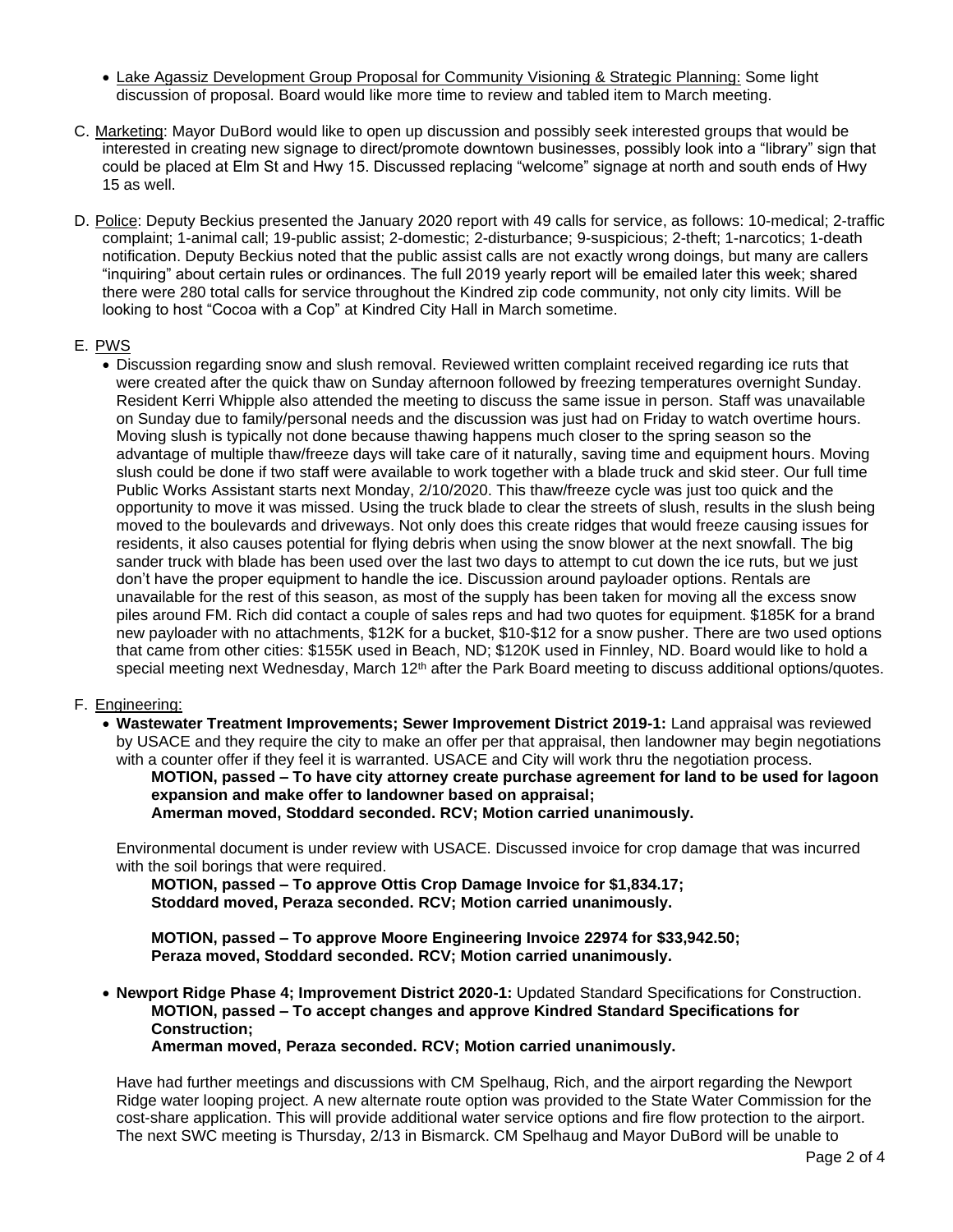attend. Rich was asked to attend, as the City may be given the opportunity to answer questions regarding the plan benefits to the city/residents/airport.

**MOTION, passed – To create Water Improvement District No. 2020-2 for water main looping, authorize engineer to prepare a report, approve engineer's report, authorize engineer to prepare plans and specifications, approve plans and specifications, and authorize the Auditor to advertise for bids;**

**Peraza moved, Stoddard seconded. RCV; Motion carried unanimously.** 

Will need to address easements from airport and property owners, as well as an easement or dedication plat for right-of-way on Dakota St. Tentative Bid Opening scheduled for February 25, 2020 at 2pm at City Hall. Discussed Engineering Agreement that was presented; includes services through the bidding process.

**MOTION, passed – To approve Engineering Agreement for 2020-2 project (estimate \$87,400); Stoddard moved, Peraza seconded. RCV; Motion carried unanimously.** 

- **7 th Avenue Improvements:** Plans on hold until contact with the property owner can be made. **MOTION, passed – To approve Moore Engineering Invoice 22972 for \$1,750.00; Peraza moved, Amerman seconded. RCV; Motion carried unanimously.**
- **Viking Addition Dewatering Well (2nd Ave S):** Brandon presented options with exhibits and estimates for drainage improvement in the Viking Addition area. Options included using the existing dewatering well, installing a new dewatering well, installing 50'-70' additional storm sewer, and the option to address the area north of Hackberry court. Estimates ranged from \$37K-\$70K, including engineering fees but excludes attorney fees that would be needed if a special assessment district is created.

**MOTION, passed – To authorize Moore Engineering to request bids for Viking Addition dewatering well and drainage improvements Option A (estimate \$37,740.00); Stoddard moved, Peraza seconded. RCV; Motion carried unanimously.** 

**MOTION, passed – To approve Moore Engineering Invoice 22973 for \$2,240.00; Stoddard moved, Peraza seconded. RCV; Motion carried unanimously.** 

- **Downtown Beautification and Sidewalks:** On hold, will present proposal for study next month.
- **Capital Improvements Plan:** A vison scoping meeting was held Jan 24th with council and discussion involved how the City will plan to service future growth, timing of upgrades and replacements. Currently, new housing developments on the SW and NW areas of the city need utility service options. The CIP estimate is \$71,188 and focuses on water and sewer related topics and does not include streets, sidewalks, or storm sewer. Discussed the option to break the CIP up over two years to minimize the full expense in one calendar year. CIPs are beneficial for budgeting and so that a City has a plan in place for upgrades and replacements; identifying life expectancy of a city's infrastructure can reduce the risk for higher cost emergency repair/replacement expenses. Once projects have been identified, cost estimates and/or basic plans are created and are ready for submission of funding opportunities. Topic tabled to March meeting.
- **Water Tower; Improvement District 2016-1:** Project still on hold until spring grass growth. Review of Additional Engineering Fees that were included within the contract and the City has already paid, but were incurred due to the delayed completion of the project; \$23,208.00.

**MOTION, passed – To approve Moore Engineering Invoice 22922 for \$5,325.50; Peraza moved, Stoddard seconded. RCV; Motion carried unanimously.** 

- **General City Engineer Services:** Brandon presented the 2019 annual report of all general engineering services that were provided to the City as a courtesy. Invoice # 23000 for \$13,604.45, discounted to \$0. Thank you, Brandon!
- G. Auditor Report
	- Office closures: Monday, February 17<sup>th</sup> for President's Day; Tuesday-Friday, February 18<sup>th</sup>-21<sup>st</sup> for software updates.
	- Special Meeting with Park Board next week, Wed, 2/12/2020 at Kindred Library at 6pm.

H. Council Reports:

• Amerman: Advised that he could be a backup attendee to the SWC meeting on 2/13 if Rich was unable to go.